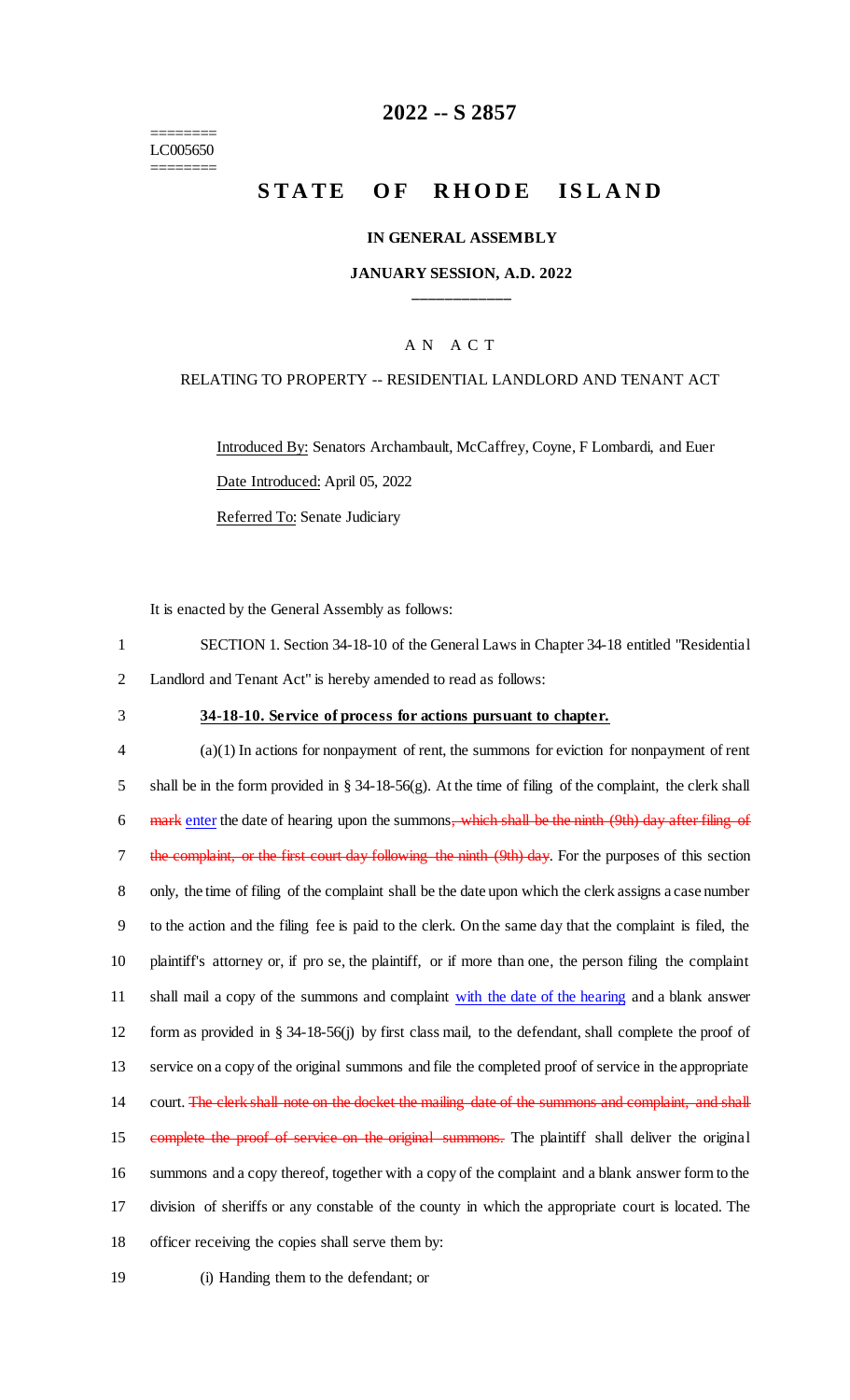- (ii) Serving them at the defendant's dwelling unit to a person of suitable age and discretion then residing therein; or
- (iii) If none be found, by posting them conspicuously on the door to defendant's dwelling unit.

 (2) The deputy sheriff or constable serving the summons and complaint shall make proof of service on the original summons and shall file it with the clerk of the appropriate court at or before the time of the hearing. The proof of service shall show the manner and the day, hour, and place of service, and shall show that the defendant was served no less than five (5) days before the hearing.

 (b) In all actions pursuant to this chapter other than for nonpayment of rent, the procedure shall be as follows:

 (1) The summons for eviction actions pursuant to §§ 34-18-36 and 34-18-38 shall be in the form provided in § 34-18-56(h). A blank answer, in the form provided in § 34-18-56(j) shall be served together with this summons.

 (2) The summons in all other actions pursuant to this chapter shall be in the form provided in § 34-18-56(i). Service shall be made pursuant to Rule 4 of the district court civil rules, or other appropriate rule of court.

 (c) If a landlord or tenant is not a resident of this state or is a corporation not authorized to do business in this state and engages in any conduct in this state governed by this chapter, or engages in a transaction subject to this chapter, he or she may designate an agent upon whom service of process may be made in this state. The agent shall be a resident of this state or a corporation authorized to do business in this state. The designation shall be in writing and filed with the secretary of state. If no designation is made and filed or if the process cannot be served in this state upon the designated agent, process may be served upon the secretary of state, but service upon the secretary of state is not effective unless the plaintiff or petitioner forthwith mails a copy of the process and pleading by registered or certified mail to the defendant or respondent at his or her last reasonably ascertainable address. An affidavit of compliance with this subsection shall be filed with the clerk of the court on or before the return day of the process, if any, or within any further time the court allows.

30 (d) If at time of hearing it appears that the clerk failed to provide mail service as required by subsection (a), or that the mailed service was undeliverable, service shall nevertheless be deemed complete if proof of service reflects that service was accomplished in accordance with subsection  $(a)(1)(i)$  or  $(ii)$  of this section. If mailed service was defective and the tenant was 34 prejudiced by shorter notice of the hearing, the tenant may seek the benefits of § 34-18-35(d) for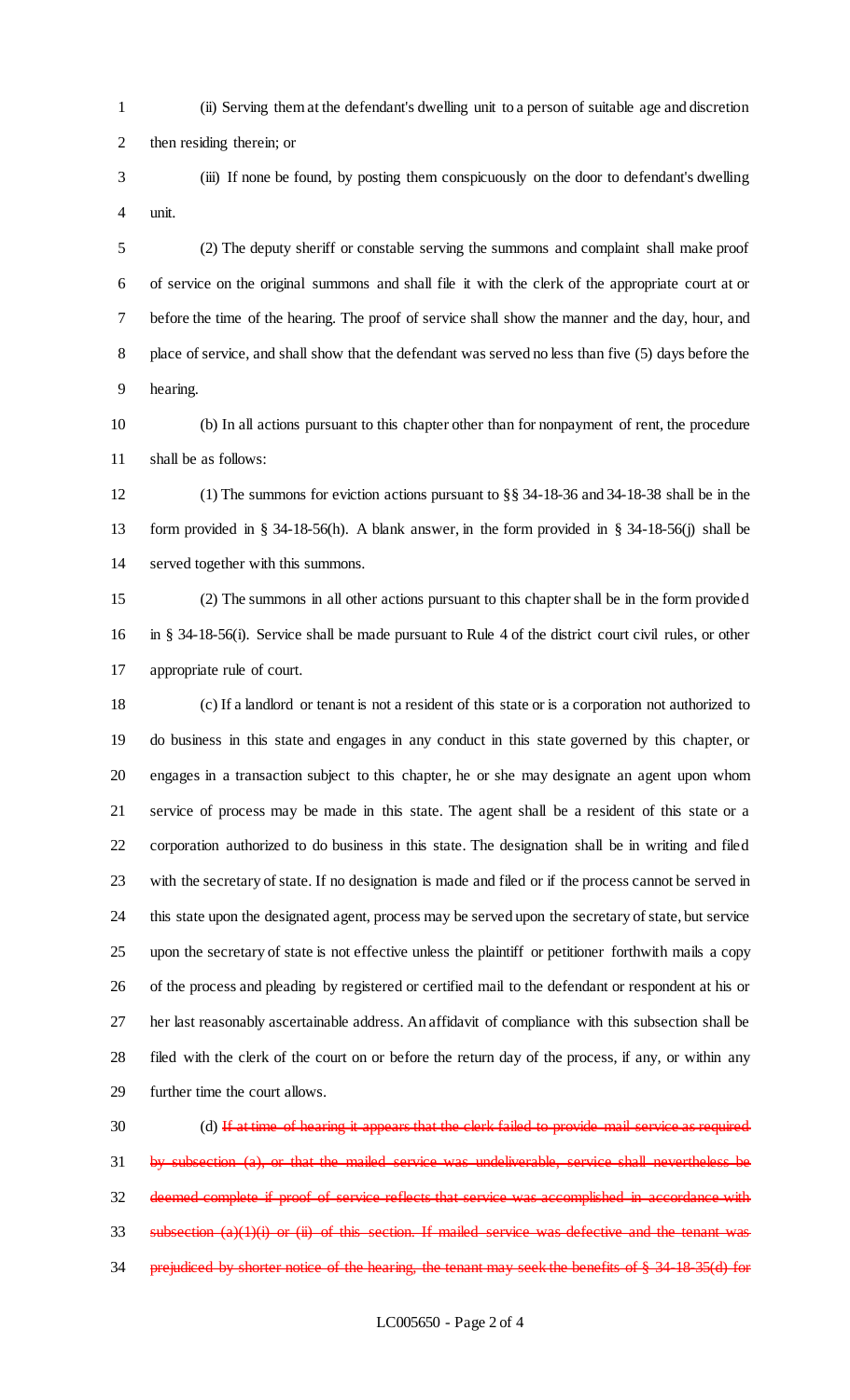# 1 late filing of discovery, if justice requires.

2 SECTION 2. This act shall take effect upon passage.

======== LC005650 ========